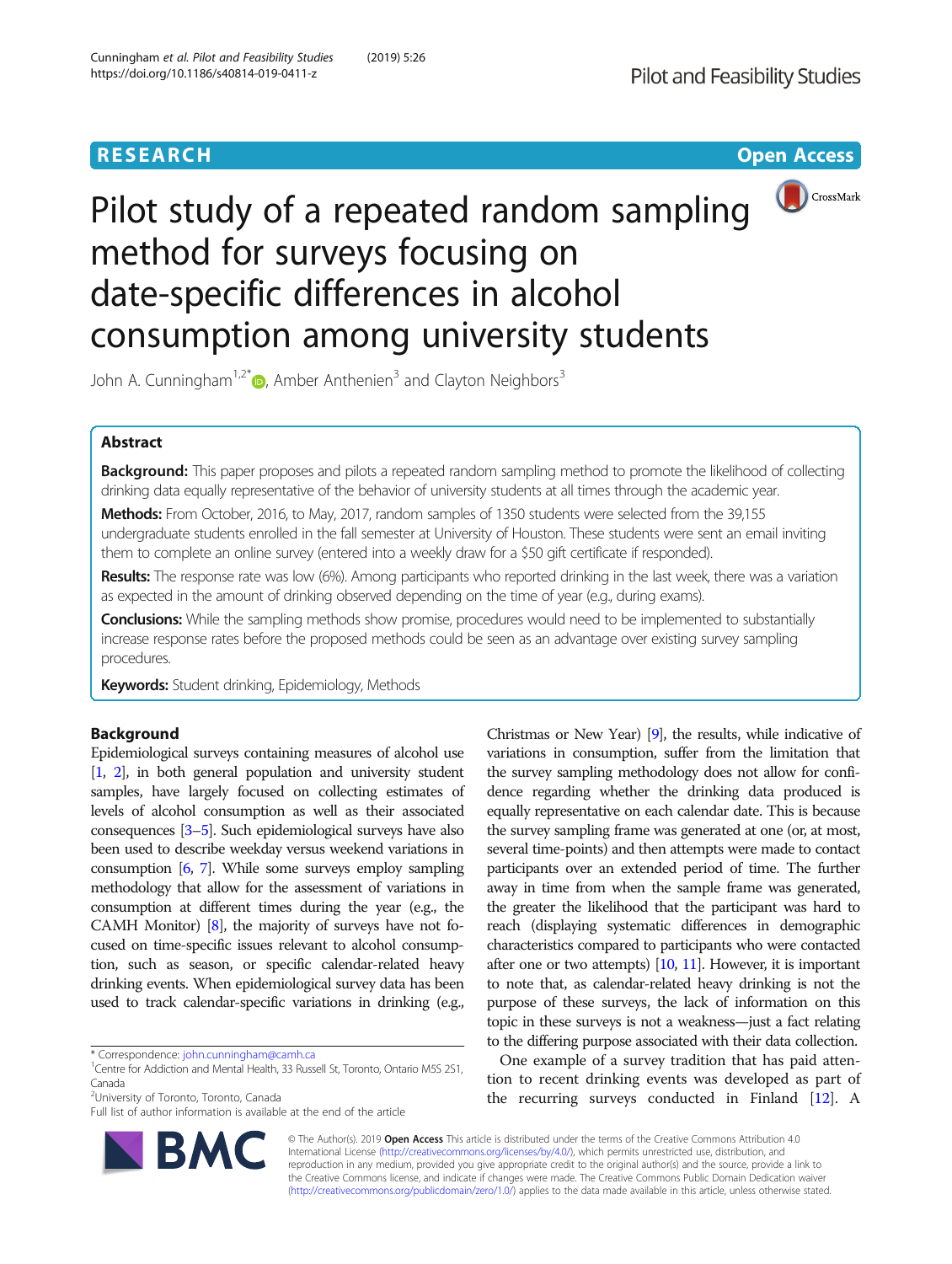component of these surveys was a series of questions that asked detailed questions about the participant's last drinking events. This focus makes particular sense in the Finnish context, at least that context several decades ago, where drinking in Finnish culture was structured around occasional heavy drinking rather than daily, or almost daily alcohol consumption. Another example of a survey focusing on recent heavy drinking events is the "big night out" research conducted by Dietz and colleagues [\[13\]](#page-4-0).

In the general population, the exploration of event-specific drinking patterns has largely relied on relating temporal trends in alcohol sales data to alcohol-related hospital admissions, ambulance attendances, or deaths [\[14,](#page-4-0) [15](#page-4-0)]. In addition, studies have been conducted that link survey data to other registers, such as those recording cause of death [[16](#page-4-0)]. In university settings, research has more often employed convenience samples, relating increases in alcohol consumption to specific social events (holidays, birthdays, and sporting events) [[17](#page-4-0)–[20](#page-4-0)] or to follow a convenience sample longitudinally and note the variation in their consumption over time [[21](#page-4-0)–[24](#page-5-0)]. While both of these approaches have their strengths and limitations, there is merit in considering other methods of collecting drinking data that are calendar-specific and which pay attention to the representativeness of the sampling frame across time. This would allow for increased confidence that the detailed information collected through convenience samples is generalizable if the same patterns of results are observed when epidemiological sampling techniques are employed.

# Aims and objectives

This paper proposes and pilots a survey methodology of repeated random sampling. The goal was to target the academic year of the entire undergraduate population of a university. Student drinking was chosen as an example because of the variable nature of their drinking over the academic year [\[21\]](#page-4-0). Further, studying drinking patterns during the university period is important because it is a time when drinking patterns are established that can continue through extended periods of the person's lifespan [[25](#page-5-0)]. Many students drink in an episodic fashion, with heavy drinking incidents occurring around specific events in the university academic year. In addition, some of the stressors of student life (e.g., exams, assignments) also occur in a systematic pattern across the school year. This means that there may be times of the academic year where similar quantities of alcohol consumption could cause greater or lesser harm as well as variable levels of mental distress. Accurate estimates of student drinking over the academic year could prove particularly useful for targeted interventions, such as event-specific normative feedback [\[26\]](#page-5-0). The proposed survey sampling method should allow for the creation of a day-by-day summary, tracking the incidence and co-occurrence of drinking, mental distress, and negative consequences.

# **Methods**

This pilot study was conducted for the period from mid-October to the end of April. We accessed the email list of the 39,155 undergraduate students registered in the fall of 2016 at the University of Houston. From this population, random samples (without replacement) of 1305 potential participants were selected weekly and were sent a link asking them to participate in a student life survey (email invitation sent on Fridays; all undergraduate students were sent an email invitation at some point during the pilot study period; the randomization for this pilot employed the randomization feature provided in the software program housing the email list; see Additional file [1](#page-4-0): Appendix 1 for a copy of the email invitation). The email contained a link to a brief description of the study, an electronic consent form, and the survey itself. Potential participants were informed that those completing the survey each week would be entered into a draw for a \$50 [Amazon.com](http://amazon.com) coupon.

# Why not randomize with replacement?

One alternate sampling design would be to randomize with replacement (i.e., the emails that are selected each week are "replaced" back onto the full list of emails so that they have an equal chance of being selected again when the list of emails is selected the next week and so on). While this is a "purer" form of randomization, it was judged to be more feasible to employ random sampling without replacement (i.e., the emails, once selected, are not added back onto the list of emails) in order to ensure that all undergraduate students would have the opportunity to participate and to reduce response burden (and the concomitant likelihood of reduced response rates) resulting from some students being asked to fill out a survey on multiple occasions throughout the academic year.

# Survey content

The primary content of the online survey was:

- 1) Demographics characteristics: age, sex, year of undergraduate study, live on or off campus, and ethnic background using NIH categories.
- 2) Measurement of health-related quality of life (HRQOL) using the EUROHIS-QoL8. [[27](#page-5-0)].
- 3) Smoking variables: whether smoked cigarettes daily, occasionally, or not at all in the past 12 months; number of cigarettes usually smoked each day; and time upon waking to smoking first cigarette.
- 4) Drinking variables: frequency of alcohol consumption in the last year (including no alcohol use option), number of drinks on each day of the previous week, the AUDIT-C three-item alcohol consumption scale that estimates severity of alcohol consumption [[28,](#page-5-0) [29](#page-5-0)].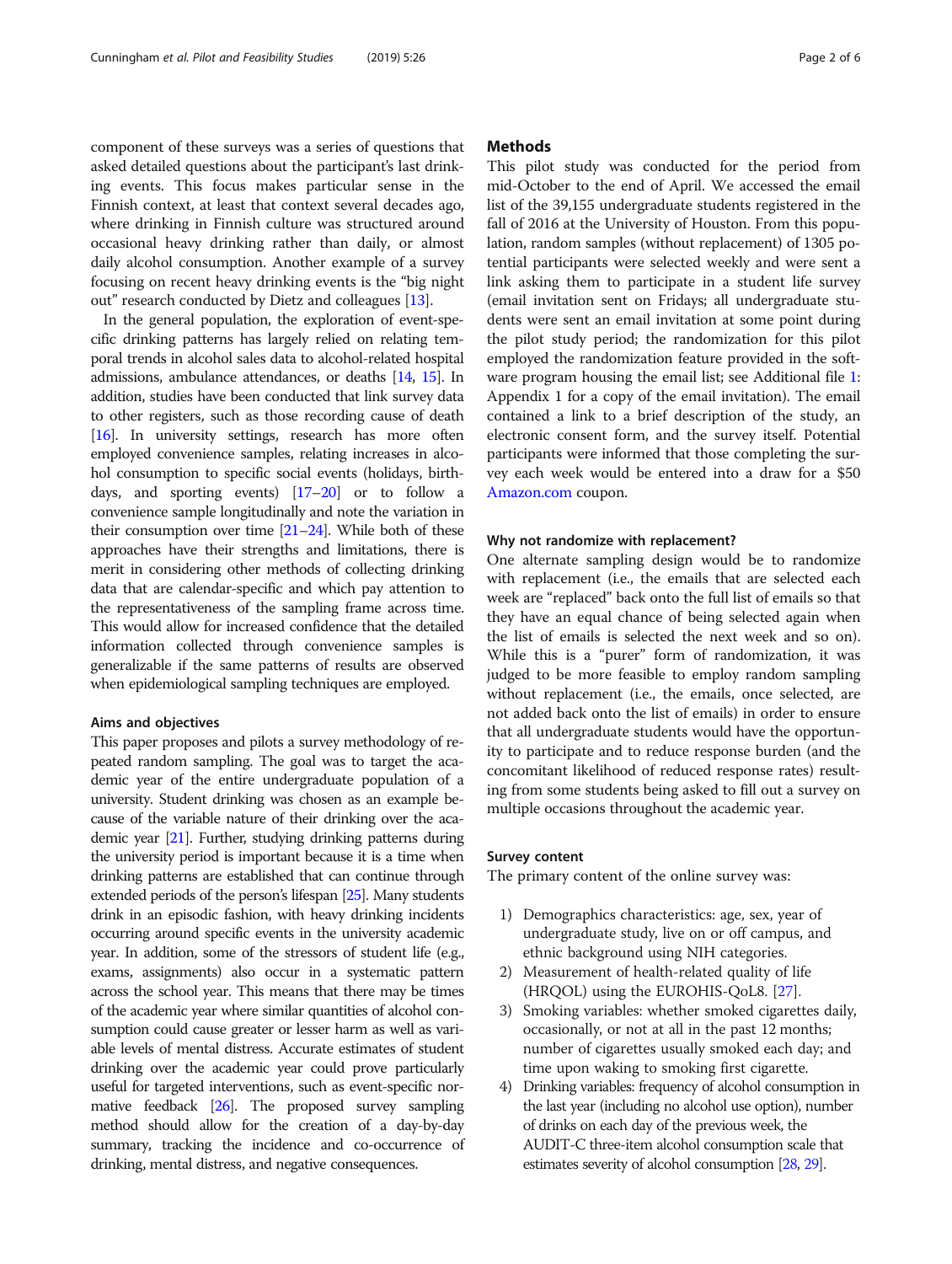- 5) Those who consumed alcohol in the last week were asked about the experience of any alcohol-related problems using the 18-item version of the Rutgers Alcohol Problem Index (RAPI) [[30](#page-5-0)].
- 6) Measurement of psychological distress using the Kessler 10 (K10) [[31](#page-5-0)].

# Results

Of the 39,155 emails sent, only 2432 (6%) of students replied to the email, consented to the study, and provided responses on the survey. While the number of email invitations sent each week was the same  $(n = 1305)$ , the number of participants responding each week varied, ranging from 18 to 133. Further, while all email invitations were sent out on the Friday of each week, the number of participants who replied on each day of the week clustered in a surprising fashion (particularly as there was no mention of a time limit within which participants needed to respond that had been provided with the email invitation). The largest proportion of participants replied on the Friday (28.7%), 23.8% replied on Tuesday, and 22.9% replied on Thursday.

Table 1 provides a summary of the demographic characteristics of the participants who responded and of the entire 39,155 students registered for the 2016 fall semester. It appeared that, while the average age of respondents who responded to the survey was roughly similar to the student undergraduate population, males may have been less likely to respond as well as those in the senior academic year.

A total of 1461 participants reported drinking alcohol in the last year and 685 reported drinking something on at least one of the days in the last week. Figure [1](#page-3-0) displays the weekly variation in average weekly consumption, highest number of drinks consumed on one occasion during the last week, and the number of drinks consumed on the Saturday of each week (weeks 42–52 presented, with week 42 starting on Friday, October 14th, 2016). As can be observed, there was some weekly variation in alcohol consumption, with the lowest quantities reported being in weeks 49 and 50 (the point

Table 1 Demographic characteristics of survey sample and of those sent the survey invitation email

|                               | Completed<br>survey<br>$(n = 2432)$ | Sent survey<br>invitation email<br>$(n = 39,155)$ |
|-------------------------------|-------------------------------------|---------------------------------------------------|
| Mean (SD) Age                 | 22.1(5.0)                           | 23.1(5.1)                                         |
| % Male                        | 40.3                                | 50.8                                              |
| % White                       | 32.1                                | 25.8                                              |
| Year of undergraduate studies |                                     |                                                   |
| % Freshman                    | 19.2                                | 15.2                                              |
| % Sophmore                    | 21.7                                | 22.8                                              |
| % Junior                      | 29.9                                | 26.1                                              |
| % Senior                      | 26.7                                | 32.0                                              |
| % Other/Missing               | 2.5                                 | 4.0                                               |

in the year where major assignments were due and exams were conducted). The largest quantities reported during the period presented on Fig. [1](#page-3-0) appeared to be participants who replied to their surveys in week 51, which started on Friday, December 16th. See Additional file [2:](#page-4-0) Appendix 2 for a copy of drinking patterns across the full period of data collection.

# **Discussion**

The goal of this project was to pilot a sampling method that promoted the likelihood of the collection of survey data that was equally representative of the behavior of students at all times through the academic year. In the worst case, one might argue that this was a failed pilot project because the response rate was so low (6%) that discussions of representativeness are not meaningful  $[32]$  $[32]$ . The pilot could also be seen as having some successful elements because it demonstrated that the proposed technique was feasible to implement. In addition, even with the low response rate, the expected variations in alcohol consumption could be observed (e.g., reduced alcohol consumption around the time of exams and final assignments).

There are a number of limitations associated with the proposed sampling method and this pilot trial. As with other population surveys, there is the likelihood of a poor response rate. This could be offset to a certain extent by employing techniques to promote participation in online surveys of this type in undergraduate populations [[33](#page-5-0)]. These methods include advertising widely in the study population that the survey was occurring, sending out a paper letter to participants prior to the email invitation to alert them that they will be receiving an email invitation, more aggressive follow-up of nonresponders, and reimbursing participants for completing the survey. It would also have been valuable to collect some qualitative data from students who did not respond to get an idea as to why they were choosing not to participate. Also of concern is the possibility that response rates would vary across the academic year, with low response rates during exam times and holidays. This would lead to challenges with interpreting differences in drinking patterns observed across the calendar year. Further, for the current pilot trial, we did not attempt to collect data during the very start of the academic year. The orientation period both would be important to monitor because of the heavy use of alcohol during this period [\[25](#page-5-0)], but also might be a more challenging period to conduct the survey (e.g., getting access to a finalized student email list). Finally, while there were multiple random samples generated throughout the school year, there is some potential for a differential level of recall bias on some days of the week versus others (e.g., recall of the previous Monday compared to the previous Sunday). This is because the time when a link to the survey was sent to participants varied in a systematic fashion across the week (sent on Fridays). Still, the recall bias for past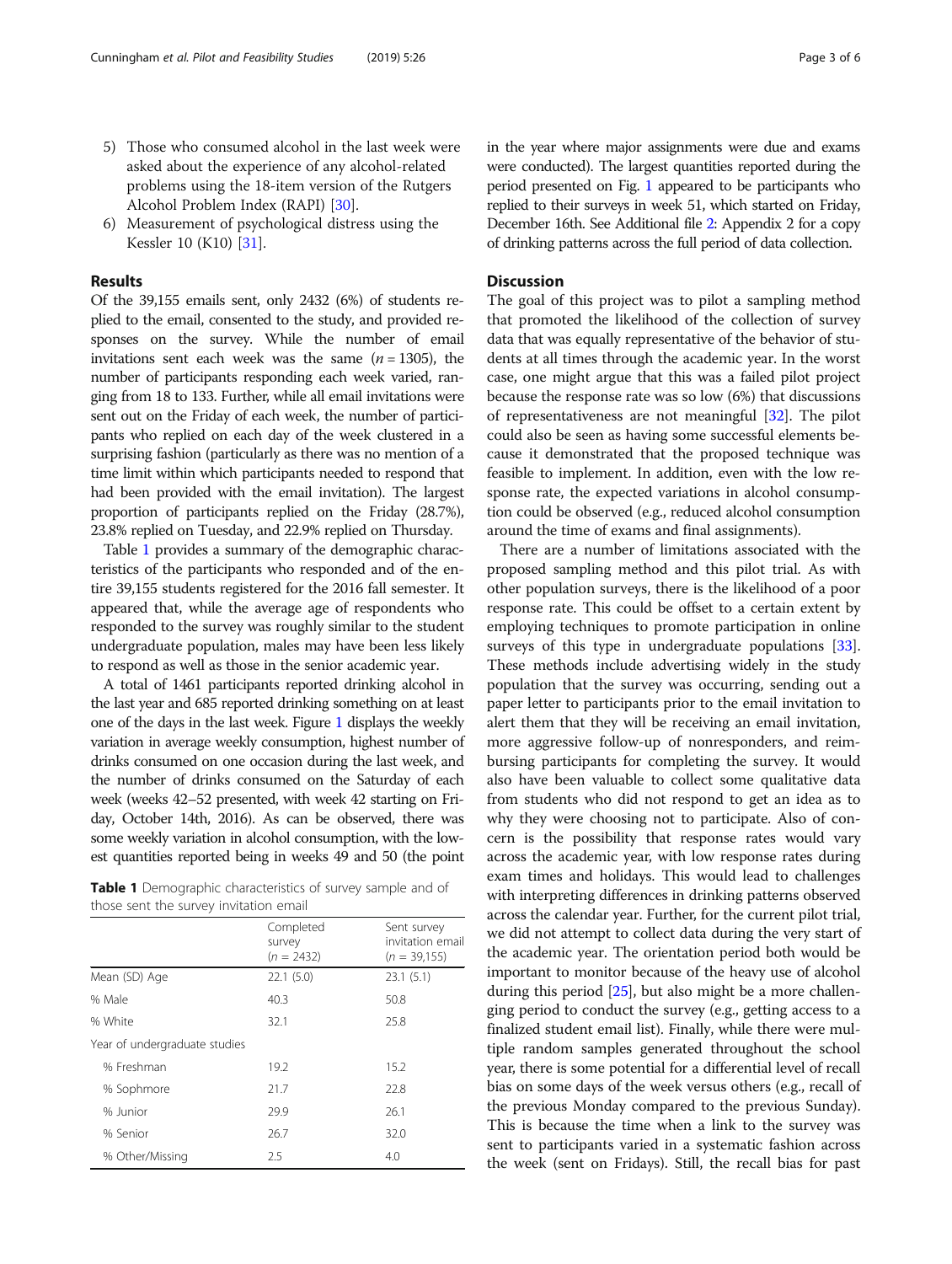<span id="page-3-0"></span>

week drinking is likely to be considerably lower than assessments that ask students to report drinking over the past month or past 3 months.

# Alternate design

An alternate design would have been to select random samples on every day of the academic year as opposed to just once a week. In this alternate version, the survey would ask about the occurrence of the variables of interest over each day of the previous week up to and including the previous day. The analysis process would, as its first step, compile the responses of participants by matching up participants' responses specific to each calendar date that they are asked about. Thus, data collected for each specific date would consist of up to  $X$  participants discussing their activities from the previous day (number of participants depends on size of the university student population), an additional potential  $X$ participants discussing their activities from the day 2 days earlier, etc. One complexity with implementing this design, as opposed to the weekly sampling method tested here, is that it would be more important to be sure of the dates for each of the days the participants responded to (i.e., so the data could be compiled for analysis). Further, there would be challenges to implementation and interpretation if participants did not respond to the survey request on the day it was sent but instead wanted to complete it at a later date.

# Examples of research questions benefitting from data collected in this manner

The specific variables chosen to include in the survey could be modified to optimize the collection of data

addressing the particular research question under study. There are a number of research questions that would benefit from access to data collected in this manner. These include the possibility of mapping date-specific drinking and drug use to social events occurring at the university and to control initiatives implemented by university staff. It would also be possible to match drinking patterns to disturbances recorded by campus security or local police. Data collected using a repeated random sampling method could also be employed to track patterns of alcohol use and level of mental distress over the academic year (note: while mental health distress was assessed in this pilot survey, these analyses were not conducted as the response rate was too low for any results to be meaningful). Similar analyses could be conducted to track the co-occurrence of drinking with other health behaviors (e.g., smoking) or with health-related quality of life. This aggregated, date-specific data would complement longitudinal research on this topic which employed convenience samples of participants [\[21](#page-4-0)]. Further, means of multiple random samples of students reports of past week drinking represents a sampling distribution. In comparison to single annual or biannual assessments of campus drinking (assuming similar participation rates), estimates derived from a multiple samples provides a more complete and accurate representation of typical drinking on campus. This approach also allows for the direct calculation of standard errors whereas single assessments only provide estimated standard errors. Finally, accurate data of patterns of alcohol consumption during date-specific drinking events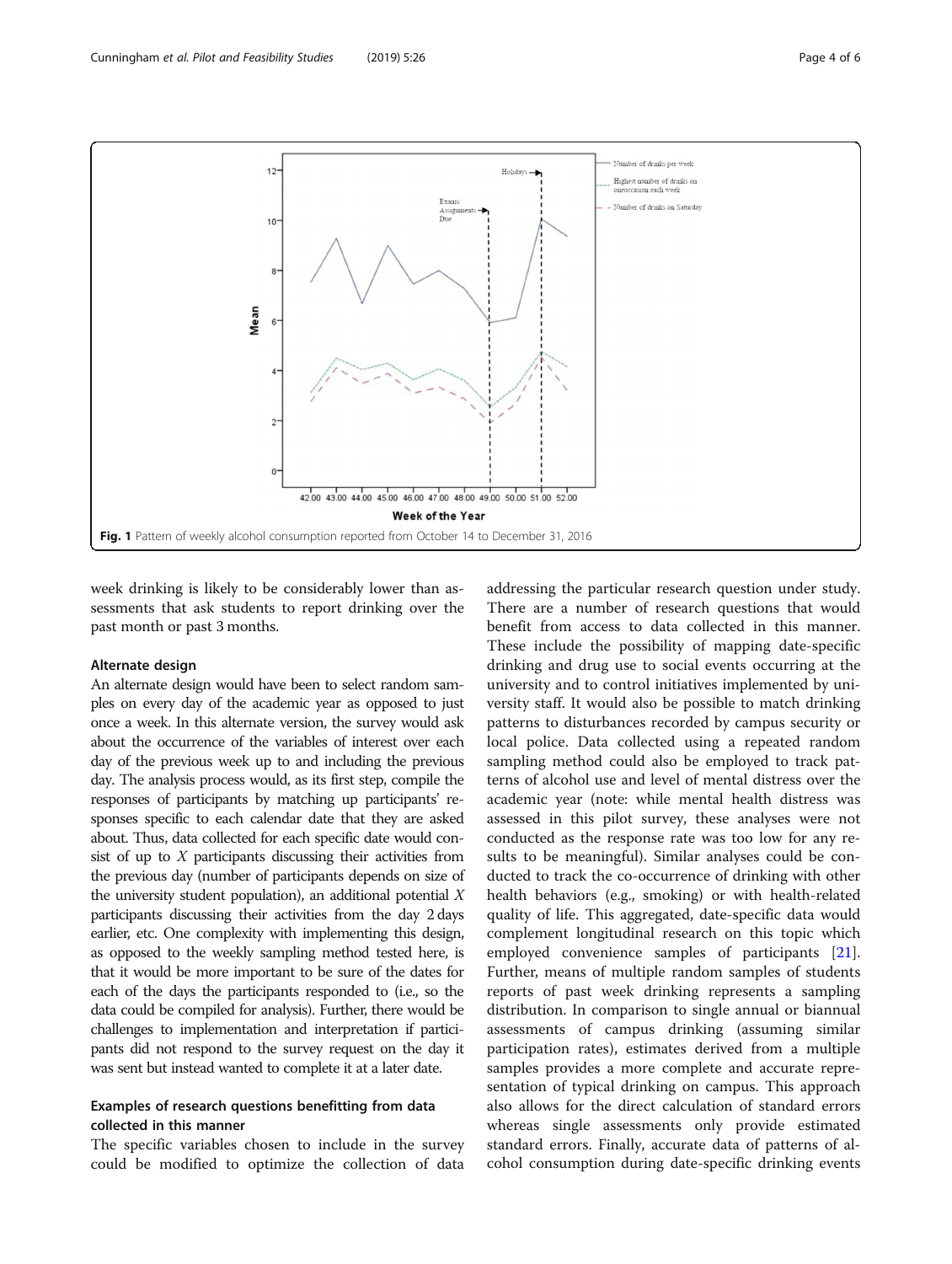<span id="page-4-0"></span>could be used to generate population norms for personalized feedback interventions targeting people who drink

# Conclusion

in a hazardous fashion.

While the proposed repeated randomization method does not address all limitations, it could provide a survey sample that is more representative of drinking on each calendar day compared to other population sampling methods. The method could also work in a general population setting if the researcher had good access to contact data for residents of the country that would allow for a similar repeated sampling strategy (e.g., voter registration files) and a method for delivering the surveys on a daily basis.

# Additional files

[Additional file 1:](https://doi.org/10.1186/s40814-019-0411-z) Appendix 1. Text for initial email invitation. (DOCX 2265 kb)

[Additional file 2:](https://doi.org/10.1186/s40814-019-0411-z) Appendix 2. Drinking data from entire period of data collection . (DOCX 2065 kb)

#### Abbreviations

AUDIT-C: Alcohol Use Disorders Identification Test Consumption scale; HRQOL: Health-related quality of life; K10: Kessler 10; RAPI: Rutgers Alcohol Problem Index

#### Acknowledgements

We would like to thank Dr. Jason Ferris at the University of Queensland for providing the idea for the weekly sampling method design (the daily sampling method was the original proposed design). A draft version of this paper (without pilot trial data) was presented at the 42nd Annual Alcohol Epidemiology Symposium of the Kettil Bruun Society, Stockholm, Sweden. This research was undertaken in part thanks to funding from the Canada Research Chairs program for support of Dr. Cunningham, the Canada Research Chair in Addictions. Support to CAMH for salary of scientists and infrastructure has been provided by the Ontario Ministry of Health and Long Term Care. The views expressed in this article do not necessarily reflect those of the Ministry of Health and Long Term Care.

#### Funding

This research was undertaken thanks to funding from the Canada Research Chairs program.

### Availability of data and materials

Data available upon request to the corresponding author.

#### Authors' contributions

All authors have made an intellectual contribution to this research trial. JAC conceived the idea, with overall responsibility for the project. JAC, AA, and CN were involved in the development of the protocol. JAC wrote the first draft of this manuscript. All authors have contributed to the manuscript drafting process and have read and approved the final manuscript.

# Ethics approval and consent to participate

This research was approved by the Ethics Review Board at the Centre for Addiction and Mental Health (No. 066-2016). All participants provided online electronic consent.

#### Consent for publication

Not applicable.

# Competing interests

The authors declare that they have no competing interests.

# Publisher's Note

Springer Nature remains neutral with regard to jurisdictional claims in published maps and institutional affiliations.

#### Author details

<sup>1</sup> Centre for Addiction and Mental Health, 33 Russell St, Toronto, Ontario M5S 2S1 Canada. <sup>2</sup>University of Toronto, Toronto, Canada. <sup>3</sup>University of Houston Houston, USA.

# Received: 23 August 2018 Accepted: 31 January 2019 Published online: 18 February 2019

#### References

- 1. Room R. Measuring drinking patterns: the experience of the last half century. J Subst Abus. 2000;12(1–2):23–31.
- 2. Dawson DA, Room R. Towards agreement on ways to measure and report drinking patterns and alcohol-related problems in adult general population surveys: the Skarpo Conference overview. J Subst Abus. 2000;12(1–2):1–21.
- 3. Grant BF, Moore TC, Shepard J, Kaplan K. Source and accuracy statement. Wave 1. National Epidemiologic Survey on Alcohol and Related Conditions (NESARC). Bethesda: National Institute on Alcohol Abuse and Alcoholism; 2003.
- 4. Hallett J, Howat PM, Maycock BR, McManus A, Kypri K, Dhaliwal SS. Undergraduate student drinking and related harms at an Australian university: web-based survey of a large random sample. BMC Public Health. 2012;12:37.
- 5. Gliksman L, Adlaf EM, Demers A, Newton-Taylor B. Heavy drinking on Canadian campuses. Canadian J Public Health. 2003;94(1):17–21.
- 6. Kypri K, Langley J, Stephenson S. Episode-centred analysis of drinking to intoxication in university students. Alcohol Alcohol. 2005;40(5):447–52.
- 7. Room R, Makela P, Benegal V, Greenfield TK, Hettige S, Tumwesigye NM, Wilsnack R. Times to drink: cross-cultural variations in drinking in the rhythm of the week. Int J Public Health. 2011;57(1):107–17.
- 8. Ialomiteanu AR, Hamilton HA, Adlaf EM, Mann RE. CAMH Monitor eReport: substance use, mental health and well-being among Ontario adults, 1977–2013. In: CAMH research document series, no 40; 2014.
- 9. Kushnir V, Cunningham JA. Event-specific drinking in the general population. J Stud Alcohol Drugs. 2014;75(6):968–72.
- 10. Fitzgerald R, Fuller L. I hear you knocking but you can't come in: the effects of reluctant respondents and refusers on sample survey estimates. Sociol Methods Res. 1982;11(1):3–32.
- 11. Dunkelberg W, Day G. Nonresponse bias and callbacks in sample surveys. J Mark Res. 1973;10:160–8.
- 12. Simpura J, Paakkanen P, Mustonen H. New beverages, new drinking contexts? Signs of modernization in Finnish drinking habits from 1984 to 1992, compared with trends in the European community. Addiction. 1995;90:673–83.
- 13. Dietze PM, Livingston M, Callinan S, Room R. The big night out: what happens on the most recent heavy drinking occasion among young Victorian risky drinkers? Drug Alcohol Rev. 2014;33(4):346–53.
- 14. Lloyd B, Matthews S, Livingston M, Jayasekara H, Smith K. Alcohol intoxication in the context of major public holidays, sporting and social events: a time-series analysis in Melbourne, Australia, 2000-2009. Addiction. 2013;108(4):701–9.
- 15. Poikolainen K, Leppanen K, Vuori E. Alcohol sales and fatal alcohol poisonings: a time-series analysis. Addiction. 2002;97(8):1037–40.
- 16. Makela P, Martikainen P, Nihtila E. Temporal variation in deaths related to alcohol intoxication and drinking. Int J Epidemiol. 2005;34(4):765–71.
- 17. Lee CM, Maggs JL, Rankin LA. Spring break trips as a risk factor for heavy alcohol use among first-year college students. J Stud Alcohol. 2006;67(6):911–6.
- 18. Neighbors C, Atkins DC, Lewis MA, Lee CM, Kaysen D, Mittmann A, Fossos N, Rodriguez LM. Event-specific drinking among college students. Psychol Addict Behav. 2011;25(4):702–7.
- 19. Neighbors C, Spieker CJ, Oster-Aaland L, Lewis MA, Bergstrom RL. Celebration intoxication: an evaluation of 21st birthday alcohol consumption. J Am Coll Heal. 2005;54(2):76–80.
- 20. Nelson TF, Wechsler H. School spirits: alcohol and collegiate sports fans. Addict Behav. 2003;28(1):1–11.
- 21. Tremblay PF, Graham K, Wells S, Harris R, Pulford R, Roberts SE. When do first-year college students drink most during the academic year? An